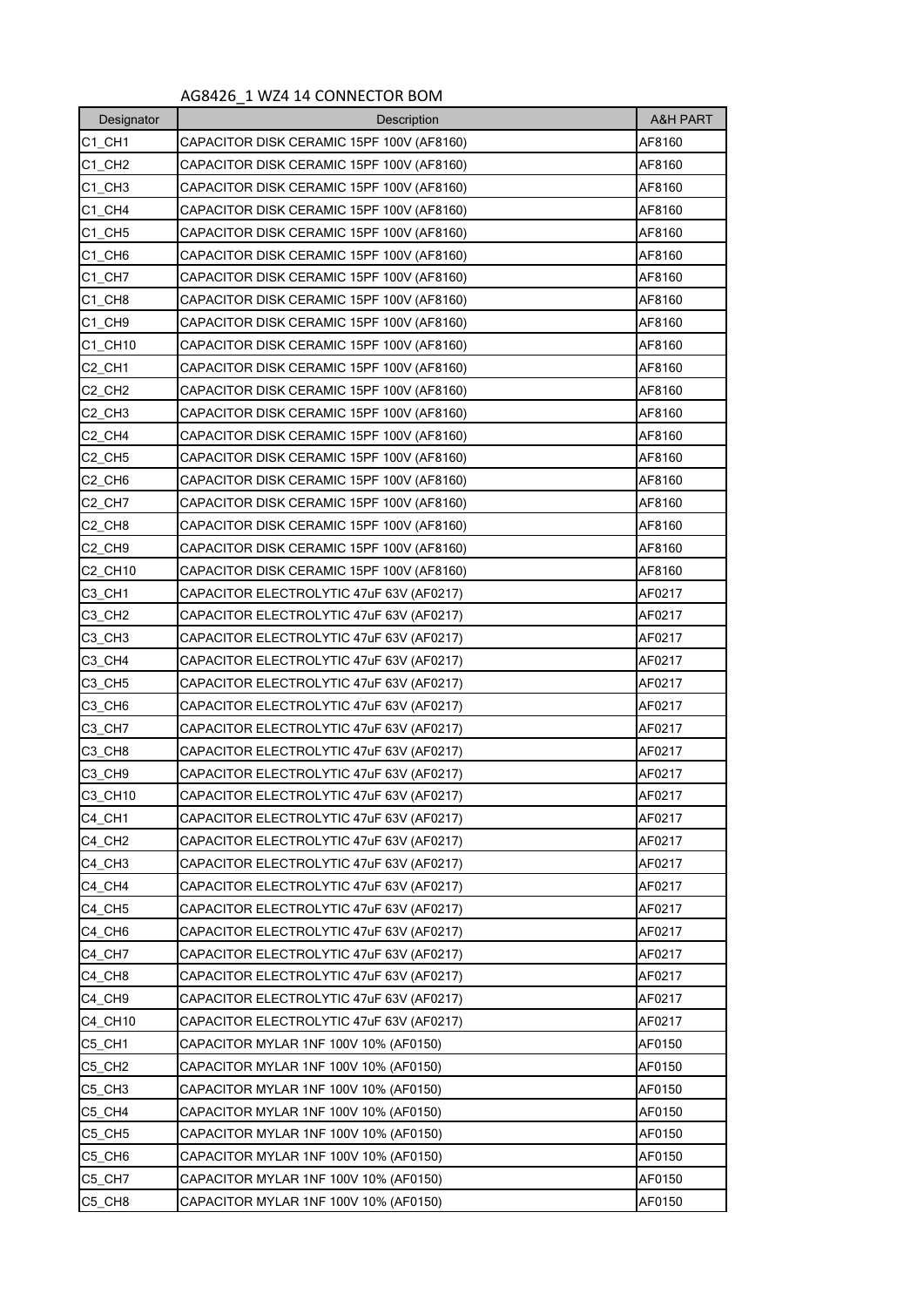| C5_CH9          | CAPACITOR MYLAR 1NF 100V 10% (AF0150)                   | AF0150 |
|-----------------|---------------------------------------------------------|--------|
| C5 CH10         | CAPACITOR MYLAR 1NF 100V 10% (AF0150)                   | AF0150 |
| C300            | CAPACITOR ELECTROLYTIC 47uF 25V (AF0208)                | AF0208 |
| C301            | CAPACITOR ELECTROLYTIC 47uF 25V (AF0208)                | AF0208 |
| C302            | CAPACITOR ELECTROLYTIC 47uF 25V (AF0208)                | AF0208 |
| C303            | CAPACITOR ELECTROLYTIC 47uF 25V (AF0208)                | AF0208 |
| C304            | CAPACITOR ELECTROLYTIC 47uF 25V (AF0208)                | AF0208 |
| C305            | CAPACITOR ELECTROLYTIC 47uF 25V (AF0208)                | AF0208 |
| C306            | CAPACITOR ELECTROLYTIC 47uF 25V (AF0208)                | AF0208 |
| C307            | CAPACITOR ELECTROLYTIC 47uF 25V (AF0208)                | AF0208 |
| C400            | CAPACITOR ELECTROLYTIC 47uF 25V (AF0208)                | AF0208 |
| C401            | CAPACITOR ELECTROLYTIC 47uF 25V (AF0208)                | AF0208 |
| C402            | CAPACITOR ELECTROLYTIC 47uF 25V (AF0208)                | AF0208 |
| C403            | CAPACITOR ELECTROLYTIC 47uF 25V (AF0208)                | AF0208 |
| C404            | CAPACITOR ELECTROLYTIC 47uF 25V (AF0208)                | AF0208 |
| C405            | CAPACITOR ELECTROLYTIC 47uF 25V (AF0208)                | AF0208 |
| CN <sub>1</sub> | Connector IDC, Molex Type 0.1" Pitch 20x2 pins (AL4337) | AL4337 |
| CN1 CH1         | JACK SOCKET SWITCHED 5 PIN (AL3410)                     | AL3410 |
| CN1_CH2         | JACK SOCKET SWITCHED 5 PIN (AL3410)                     | AL3410 |
| CN1 CH3         | JACK SOCKET SWITCHED 5 PIN (AL3410)                     | AL3410 |
| CN1 CH4         | JACK SOCKET SWITCHED 5 PIN (AL3410)                     | AL3410 |
| CN1 CH5         | JACK SOCKET SWITCHED 5 PIN (AL3410)                     | AL3410 |
| CN1 CH6         | JACK SOCKET SWITCHED 5 PIN (AL3410)                     | AL3410 |
| CN1 CH7         | JACK SOCKET SWITCHED 5 PIN (AL3410)                     | AL3410 |
| CN1 CH8         | JACK SOCKET SWITCHED 5 PIN (AL3410)                     | AL3410 |
| CN1 CH9         | JACK SOCKET SWITCHED 5 PIN (AL3410)                     | AL3410 |
| CN1 CH10        | JACK SOCKET SWITCHED 5 PIN (AL3410)                     | AL3410 |
| CN <sub>2</sub> | Connector IDC, Molex Type 0.1" Pitch 20x2 pins (AL4337) | AL4337 |
| CN2 CH1         | JACK SOCKET SWITCHED 5 PIN (AL3410)                     | AL3410 |
| CN2_CH2         | JACK SOCKET SWITCHED 5 PIN (AL3410)                     | AL3410 |
| CN2_CH3         | JACK SOCKET SWITCHED 5 PIN (AL3410)                     | AL3410 |
| CN2 CH4         | JACK SOCKET SWITCHED 5 PIN (AL3410)                     | AL3410 |
| CN2 CH5         | JACK SOCKET SWITCHED 5 PIN (AL3410)                     | AL3410 |
| CN2_CH6         | JACK SOCKET SWITCHED 5 PIN (AL3410)                     | AL3410 |
| CN2 CH7         | JACK SOCKET SWITCHED 5 PIN (AL3410)                     | AL3410 |
| CN2 CH8         | JACK SOCKET SWITCHED 5 PIN (AL3410)                     | AL3410 |
| CN2 CH9         | JACK SOCKET SWITCHED 5 PIN (AL3410)                     | AL3410 |
| CN2_CH10        | JACK SOCKET SWITCHED 5 PIN (AL3410)                     | AL3410 |
| CN <sub>3</sub> | Connector IDC, Molex Type 0.1" Pitch 20x2 pins (AL4337) | AL4337 |
| CN3 CH1         | XLR 3 PIN FEMALE WITH GROUND (AL2410)                   | AL2410 |
| CN3_CH2         | XLR 3 PIN FEMALE WITH GROUND (AL2410)                   | AL2410 |
| CN3 CH3         | XLR 3 PIN FEMALE WITH GROUND (AL2410)                   | AL2410 |
| CN3_CH4         | XLR 3 PIN FEMALE WITH GROUND (AL2410)                   | AL2410 |
| CN3 CH5         | XLR 3 PIN FEMALE WITH GROUND (AL2410)                   | AL2410 |
| CN3_CH6         | XLR 3 PIN FEMALE WITH GROUND (AL2410)                   | AL2410 |
| CN3_CH7         | XLR 3 PIN FEMALE WITH GROUND (AL2410)                   | AL2410 |
| CN3_CH8         | XLR 3 PIN FEMALE WITH GROUND (AL2410)                   | AL2410 |
| CN3_CH9         | XLR 3 PIN FEMALE WITH GROUND (AL2410)                   | AL2410 |
| CN3_CH10        | XLR 3 PIN FEMALE WITH GROUND (AL2410)                   | AL2410 |
| CN4             | Connector IDC, Molex Type 0.1" Pitch 20x2 pins (AL4337) | AL4337 |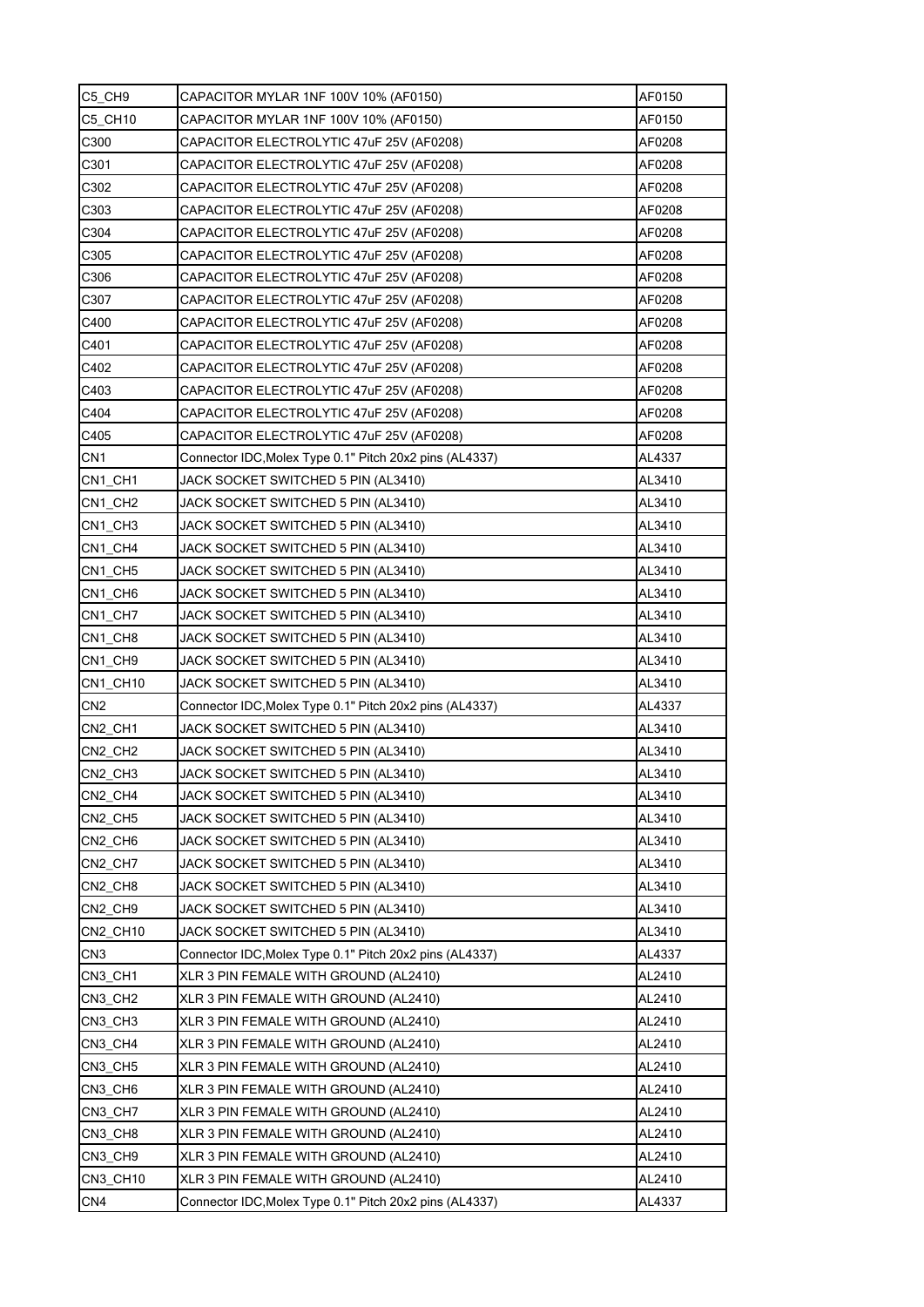| CN4_CH1            | JACK SOCKET UNSWITCHED 3 PIN (AL3407)                              | AL3407 |
|--------------------|--------------------------------------------------------------------|--------|
| CN4 CH2            | JACK SOCKET UNSWITCHED 3 PIN (AL3407)                              | AL3407 |
| CN4 CH3            | JACK SOCKET UNSWITCHED 3 PIN (AL3407)                              | AL3407 |
| CN4 CH4            | JACK SOCKET UNSWITCHED 3 PIN (AL3407)                              | AL3407 |
| CN4 CH5            | JACK SOCKET UNSWITCHED 3 PIN (AL3407)                              | AL3407 |
| CN4 CH6            | JACK SOCKET UNSWITCHED 3 PIN (AL3407)                              | AL3407 |
| CN4 CH7            | JACK SOCKET UNSWITCHED 3 PIN (AL3407)                              | AL3407 |
| CN4 CH8            | JACK SOCKET UNSWITCHED 3 PIN (AL3407)                              | AL3407 |
| CN4 CH9            | JACK SOCKET UNSWITCHED 3 PIN (AL3407)                              | AL3407 |
| CN4_CH10           | JACK SOCKET UNSWITCHED 3 PIN (AL3407)                              | AL3407 |
| CN <sub>5</sub>    | Connector IDC, Molex Type 0.1" Pitch 25x2 pins (AL5563)            | AL5563 |
| CN200              | JACK SOCKET SWITCHED 5 PIN (AL3410)                                | AL3410 |
| CN201              | JACK SOCKET SWITCHED 5 PIN (AL3410)                                | AL3410 |
| CN202              | JACK SOCKET SWITCHED 5 PIN (AL3410)                                | AL3410 |
| CN203              | JACK SOCKET SWITCHED 5 PIN (AL3410)                                | AL3410 |
| <b>CN204</b>       | JACK SOCKET SWITCHED 5 PIN (AL3410)                                | AL3410 |
| CN205              | JACK SOCKET SWITCHED 5 PIN (AL3410)                                | AL3410 |
| CN206              | JACK SOCKET SWITCHED 5 PIN (AL3410)                                | AL3410 |
| CN207              | JACK SOCKET SWITCHED 5 PIN (AL3410)                                | AL3410 |
| CN300              | JACK SOCKET SWITCHED 5 PIN (AL3410)                                | AL3410 |
| CN301              | JACK SOCKET SWITCHED 5 PIN (AL3410)                                | AL3410 |
| CN302              | JACK SOCKET SWITCHED 5 PIN (AL3410)                                | AL3410 |
| CN303              | JACK SOCKET SWITCHED 5 PIN (AL3410)                                | AL3410 |
| CN304              | XLR 3 PIN MALE WITH GROUND (AL2411)                                | AL2411 |
| CN305              | XLR 3 PIN MALE WITH GROUND (AL2411)                                | AL2411 |
| <b>CN306</b>       | XLR 3 PIN MALE WITH GROUND (AL2411)                                | AL2411 |
| CN307              | XLR 3 PIN MALE WITH GROUND (AL2411)                                | AL2411 |
| <b>CN308</b>       | JACK SOCKET UNSWITCHED 3 PIN (AL3407)                              | AL3407 |
| <b>CN309</b>       | JACK SOCKET UNSWITCHED 3 PIN (AL3407)                              | AL3407 |
| CN310              | JACK SOCKET UNSWITCHED 3 PIN (AL3407)                              | AL3407 |
| CN311              | JACK SOCKET UNSWITCHED 3 PIN (AL3407)                              | AL3407 |
| CN312              | JACK SOCKET UNSWITCHED 3 PIN (AL3407)                              | AL3407 |
| CN313              | JACK SOCKET UNSWITCHED 3 PIN (AL3407)                              | AL3407 |
| CN400              | JACK SOCKET SWITCHED 5 PIN (AL3410)                                | AL3410 |
| CN401              | JACK SOCKET SWITCHED 5 PIN (AL3410)                                | AL3410 |
| CN402              | XLR 3 PIN MALE WITH GROUND (AL2411)                                | AL2411 |
| CN403              | XLR 3 PIN MALE WITH GROUND (AL2411)                                | AL2411 |
| <b>CN404</b>       | XLR 3 PIN MALE WITH GROUND (AL2411)                                | AL2411 |
| CN405              | RCA PHONO DUAL VERTICAL RED/WHITE (AL3240)                         | AL3240 |
| CN406              | RCA PHONO DUAL VERTICAL RED/WHITE (AL3240)                         | AL3240 |
| CN407              | JACK SOCKET UNSWITCHED 3 PIN (AL3407)                              | AL3407 |
| CN408              | JACK SOCKET UNSWITCHED 3 PIN (AL3407)                              | AL3407 |
| CN409              | JACK SOCKET UNSWITCHED 3 PIN (AL3407)                              | AL3407 |
| CN410              | JACK SOCKET UNSWITCHED 3 PIN (AL3407)                              | AL3407 |
| CN411              | Connector BOX, Molex Type 0.1" Pitch 5x2 pins Male 90 Deg (AL4334) | AL4334 |
| CN412              | Connector IDC, Molex Type 0.1" Pitch 13x2 pins (AL3592)            | AL3592 |
| CN413              | Connector BOX, Molex Type 0.1" Pitch 5x2 pins Male 90 Deg (AL4334) | AL4334 |
| R1_CH1             | RESISTOR METAL FILM 6K8 1/4W 1% (AC0102)                           | AC0102 |
| R1 CH <sub>2</sub> | RESISTOR METAL FILM 6K8 1/4W 1% (AC0102)                           | AC0102 |
| R1 CH3             | RESISTOR METAL FILM 6K8 1/4W 1% (AC0102)                           | AC0102 |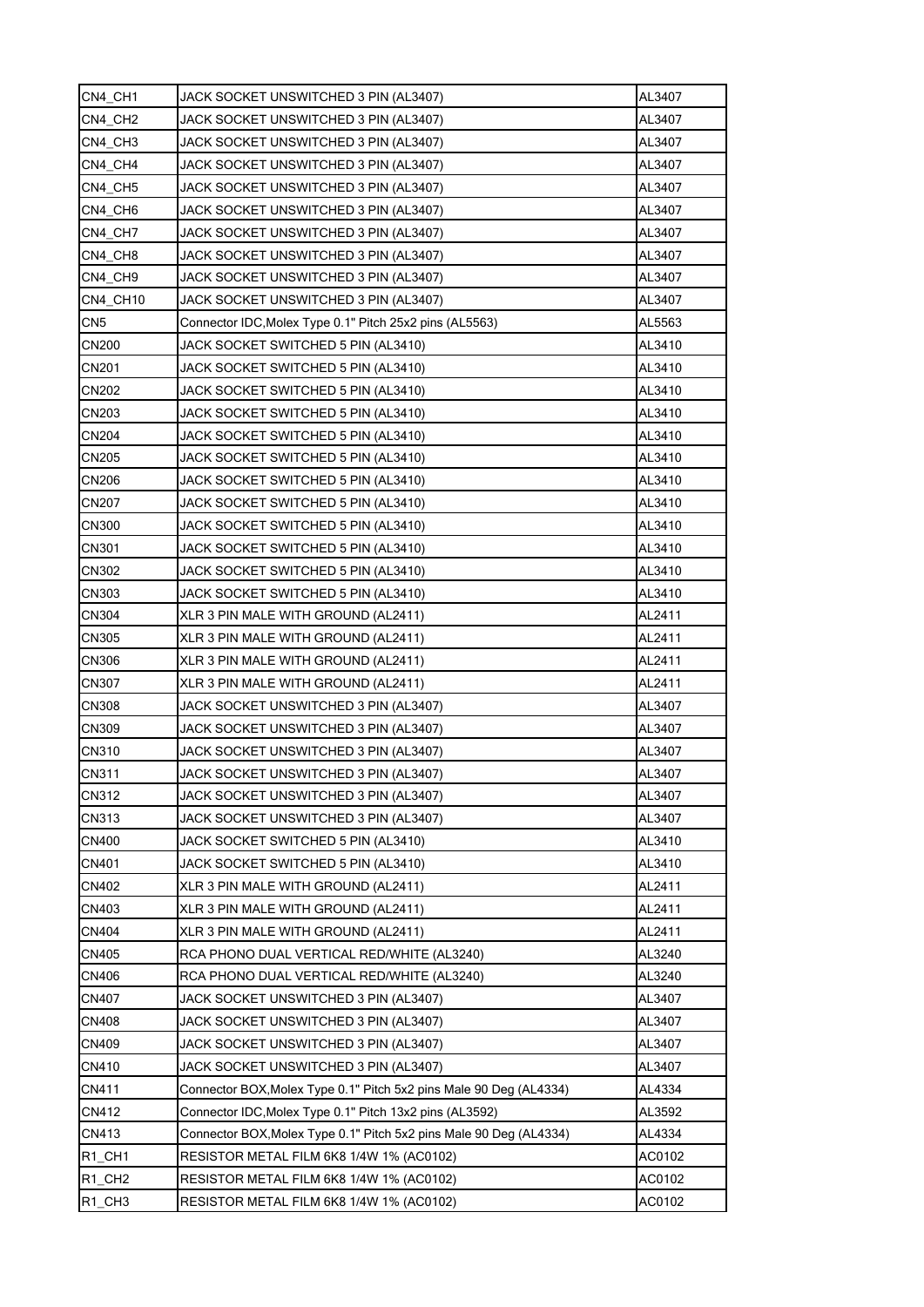| R <sub>1</sub> CH <sub>4</sub> | RESISTOR METAL FILM 6K8 1/4W 1% (AC0102)  | AC0102         |
|--------------------------------|-------------------------------------------|----------------|
| R1 CH5                         | RESISTOR METAL FILM 6K8 1/4W 1% (AC0102)  | AC0102         |
| R1 CH6                         | RESISTOR METAL FILM 6K8 1/4W 1% (AC0102)  | AC0102         |
| R1 CH7                         | RESISTOR METAL FILM 6K8 1/4W 1% (AC0102)  | AC0102         |
| R <sub>1</sub> CH <sub>8</sub> | RESISTOR METAL FILM 6K8 1/4W 1% (AC0102)  | AC0102         |
| R <sub>1</sub> CH <sub>9</sub> | RESISTOR METAL FILM 6K8 1/4W 1% (AC0102)  | AC0102         |
| R1 CH10                        | RESISTOR METAL FILM 6K8 1/4W 1% (AC0102)  | AC0102         |
| R <sub>2</sub> CH <sub>1</sub> | RESISTOR METAL FILM 6K8 1/4W 1% (AC0102)  | AC0102         |
| R <sub>2</sub> CH <sub>2</sub> | RESISTOR METAL FILM 6K8 1/4W 1% (AC0102)  | AC0102         |
| R <sub>2</sub> CH <sub>3</sub> | RESISTOR METAL FILM 6K8 1/4W 1% (AC0102)  | AC0102         |
| R <sub>2</sub> CH <sub>4</sub> | RESISTOR METAL FILM 6K8 1/4W 1% (AC0102)  | AC0102         |
| <b>R2 CH5</b>                  | RESISTOR METAL FILM 6K8 1/4W 1% (AC0102)  | AC0102         |
| R <sub>2</sub> CH <sub>6</sub> | RESISTOR METAL FILM 6K8 1/4W 1% (AC0102)  | AC0102         |
| R <sub>2</sub> CH <sub>7</sub> | RESISTOR METAL FILM 6K8 1/4W 1% (AC0102)  | AC0102         |
| R <sub>2</sub> CH <sub>8</sub> | RESISTOR METAL FILM 6K8 1/4W 1% (AC0102)  | AC0102         |
| R <sub>2</sub> CH <sub>9</sub> | RESISTOR METAL FILM 6K8 1/4W 1% (AC0102)  | AC0102         |
| <b>R2 CH10</b>                 | RESISTOR METAL FILM 6K8 1/4W 1% (AC0102)  | AC0102         |
| R220                           | RESISTOR CARBON 0R0 1/4W 5% (AC0335)      | AC0335         |
| R221                           | RESISTOR CARBON NOT FITTED                | <b>NO PART</b> |
| R300                           | RESISTOR METAL FILM 100K 1/4W 1% (AC0365) | AC0365         |
| R301                           | RESISTOR METAL FILM 100K 1/4W 1% (AC0365) | AC0365         |
| R302                           | RESISTOR METAL FILM 100K 1/4W 1% (AC0365) | AC0365         |
| R303                           | RESISTOR METAL FILM 100K 1/4W 1% (AC0365) | AC0365         |
| R304                           | RESISTOR METAL FILM 100K 1/4W 1% (AC0365) | AC0365         |
| R305                           | RESISTOR METAL FILM 100K 1/4W 1% (AC0365) | AC0365         |
| R306                           | RESISTOR METAL FILM 100K 1/4W 1% (AC0365) | AC0365         |
| R307                           | RESISTOR METAL FILM 100K 1/4W 1% (AC0365) | AC0365         |
| R308                           | RESISTOR CARBON 0R0 1/4W 5% (AC0335)      | AC0335         |
| R309                           | RESISTOR CARBON 0R0 1/4W 5% (AC0335)      | AC0335         |
| R310                           | RESISTOR CARBON 0R0 1/4W 5% (AC0335)      | AC0335         |
| R311                           | RESISTOR CARBON 0R0 1/4W 5% (AC0335)      | AC0335         |
| R312                           | RESISTOR CARBON 0R0 1/4W 5% (AC0335)      | AC0335         |
| R313                           | RESISTOR CARBON 0R0 1/4W 5% (AC0335)      | AC0335         |
| R400                           | RESISTOR METAL FILM 100K 1/4W 1% (AC0365) | AC0365         |
| R401                           | RESISTOR METAL FILM 100K 1/4W 1% (AC0365) | AC0365         |
| R402                           | RESISTOR METAL FILM 100K 1/4W 1% (AC0365) | AC0365         |
| R403                           | RESISTOR METAL FILM 100K 1/4W 1% (AC0365) | AC0365         |
| R404                           | RESISTOR METAL FILM 100K 1/4W 1% (AC0365) | AC0365         |
| R405                           | RESISTOR METAL FILM 100K 1/4W 1% (AC0365) | AC0365         |
| R406                           | RESISTOR CARBON 68R 1/4W 5% (AC0007)      | AC0007         |
| R407                           | RESISTOR CARBON 68R 1/4W 5% (AC0007)      | AC0007         |
| R408                           | RESISTOR CARBON 0R0 1/4W 5% (AC0335)      | AC0335         |
| R409                           | RESISTOR CARBON 0R0 1/4W 5% (AC0335)      | AC0335         |
| R410                           | RESISTOR CARBON 68R 1/4W 5% (AC0007)      | AC0007         |
| R411                           | RESISTOR CARBON 68R 1/4W 5% (AC0007)      | AC0007         |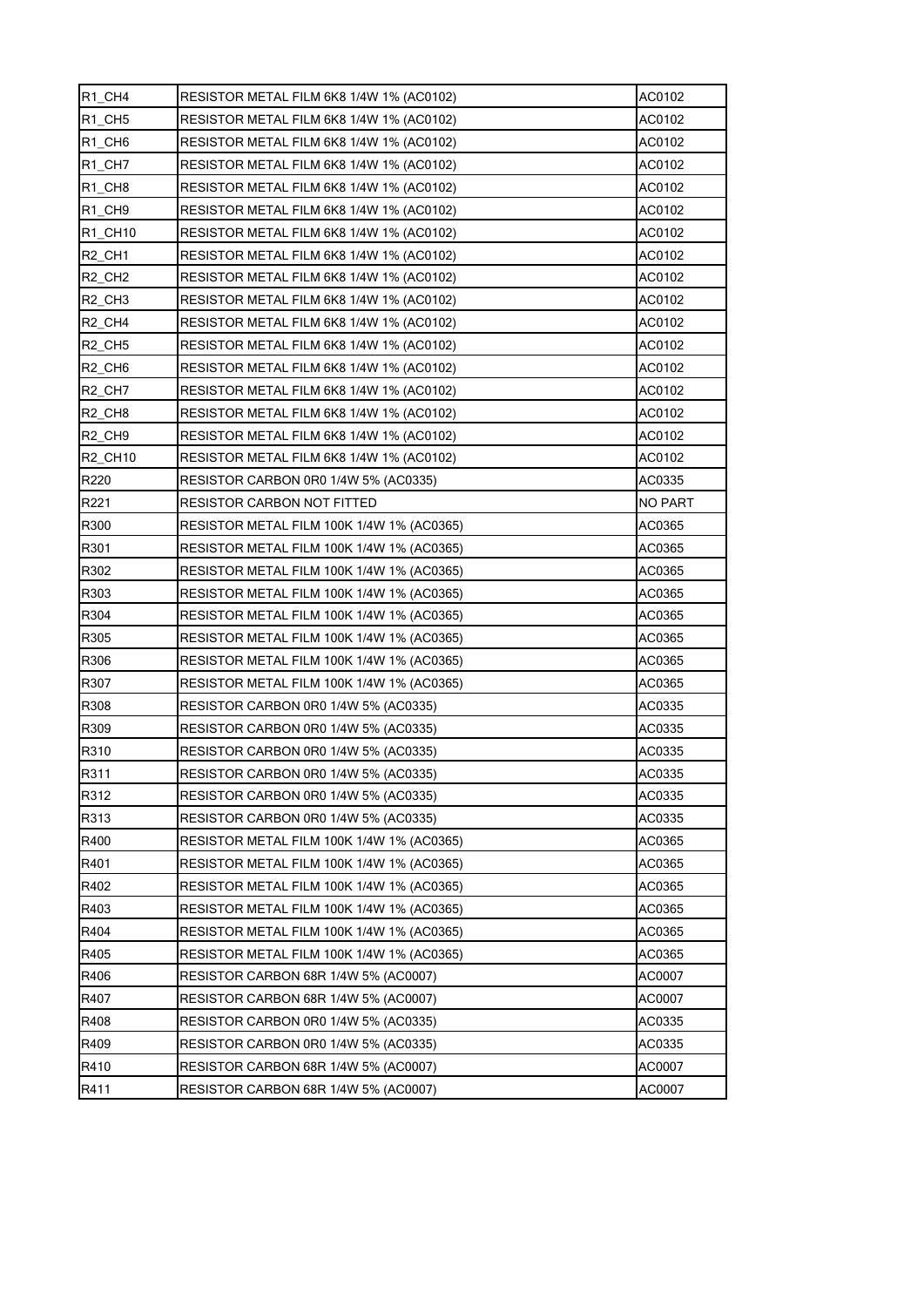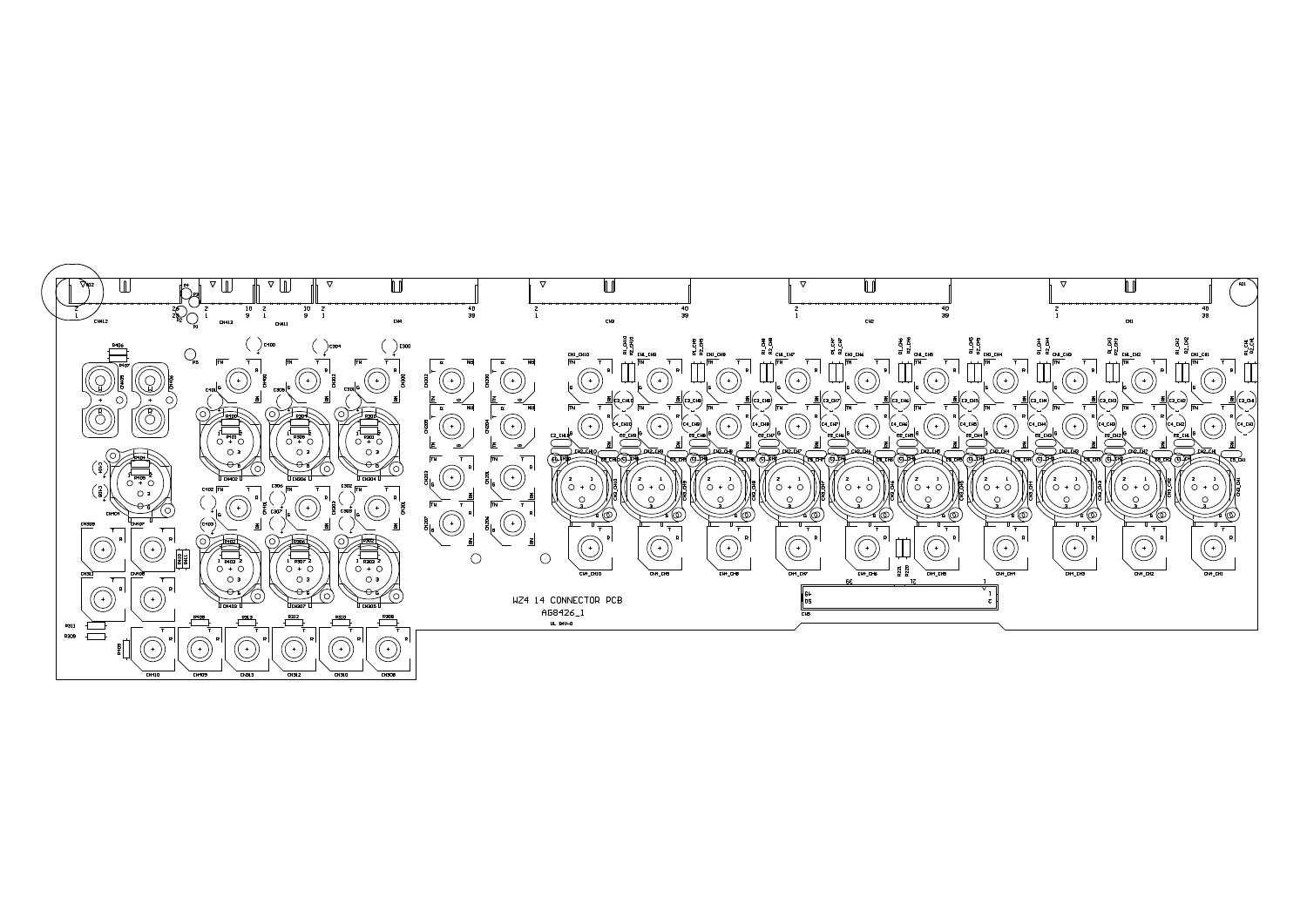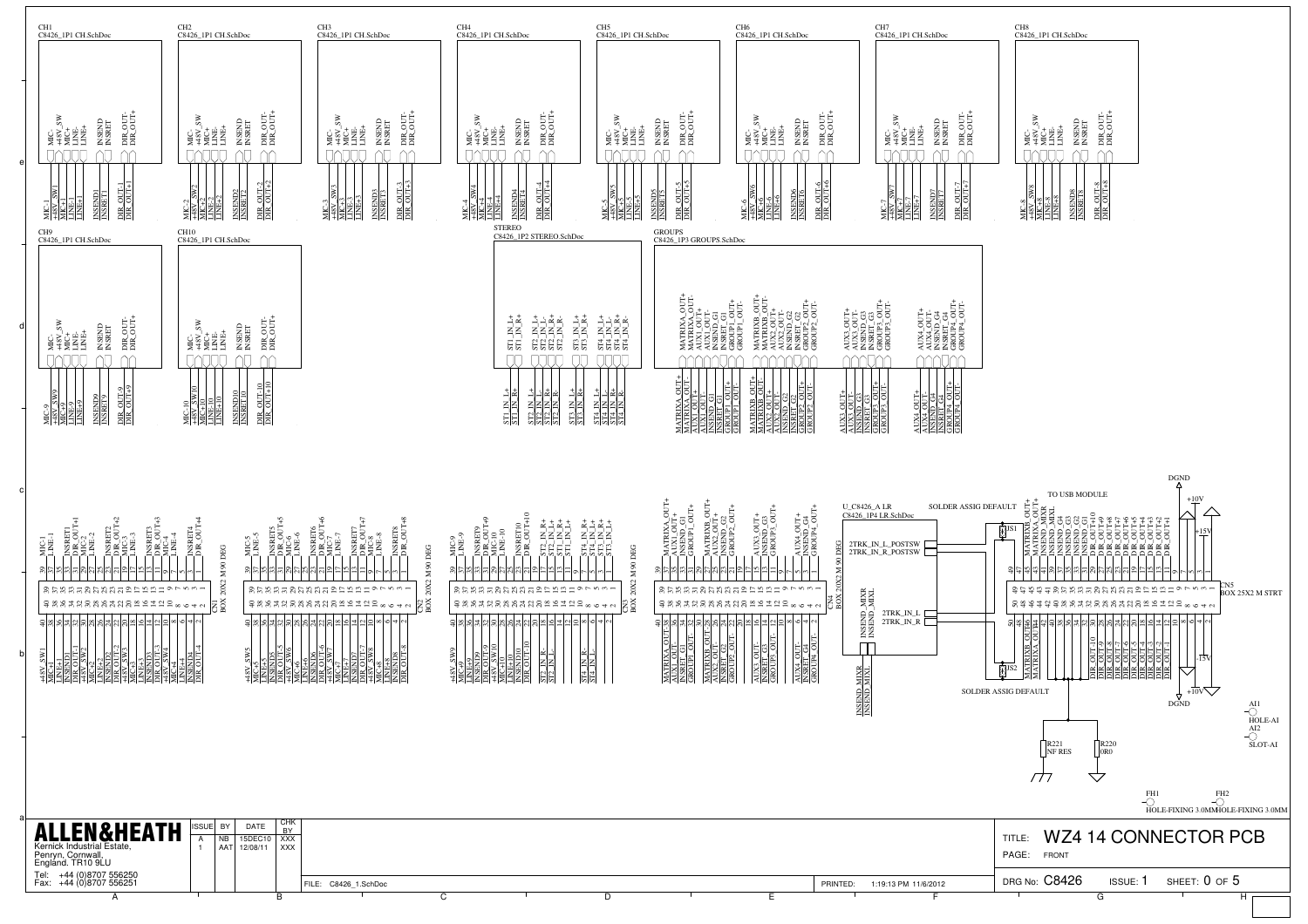

b

c

d

| <b>ALLEN&amp;HEATH</b><br>Kernick Industrial Estate,<br>Penryn, Cornwall,<br>England. TR10 9LU | ISSUE BY | DATE<br>15DEC10 XXX<br>AAT 12/08/11 XXX | I CHK |                           |  |  |          |                      | TITLE<br>PAGE: CH1 CONNS |        | WZ4 14 CONNECTOR PCB |
|------------------------------------------------------------------------------------------------|----------|-----------------------------------------|-------|---------------------------|--|--|----------|----------------------|--------------------------|--------|----------------------|
| Tel: +44 (0)8707 556250<br>Fax: +44 (0)8707 556251                                             |          |                                         |       | FILE: C8426 1P1 CH.SchDoc |  |  | PRINTED: | 1:19:13 PM 11/6/2012 | DRG No: C8426            | ISSUE: | sheet: 1 of 5        |
|                                                                                                |          |                                         |       |                           |  |  |          |                      |                          |        |                      |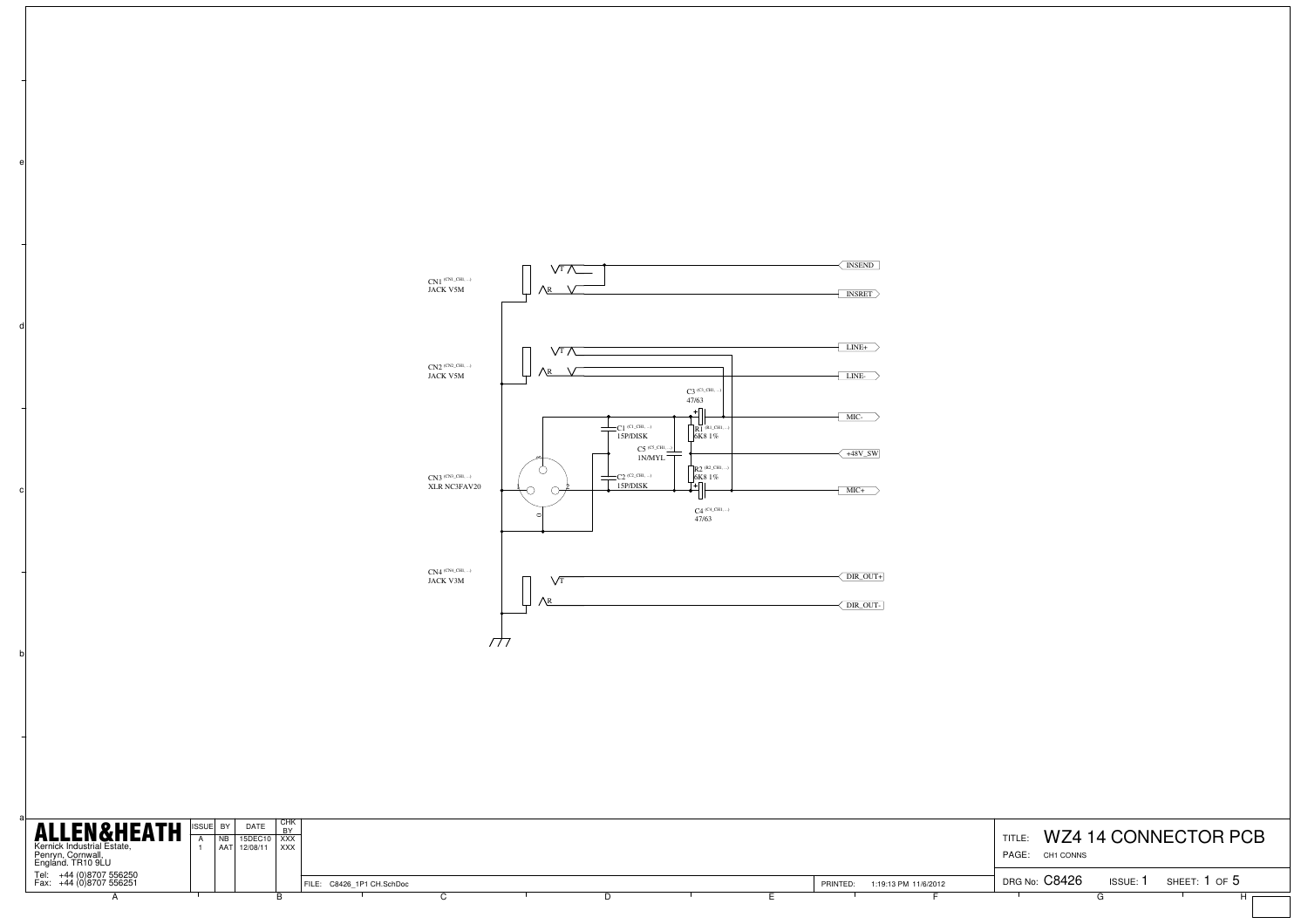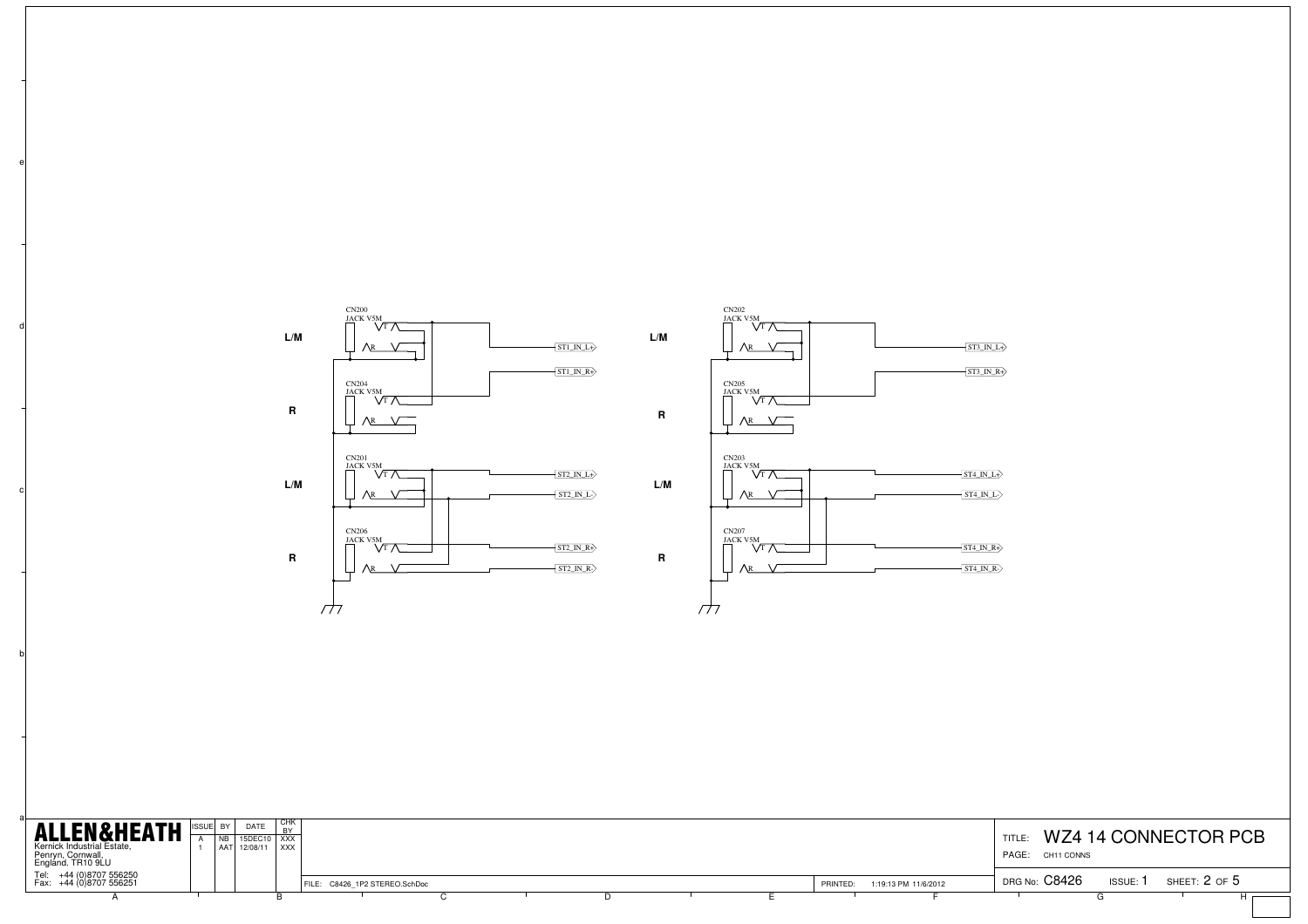